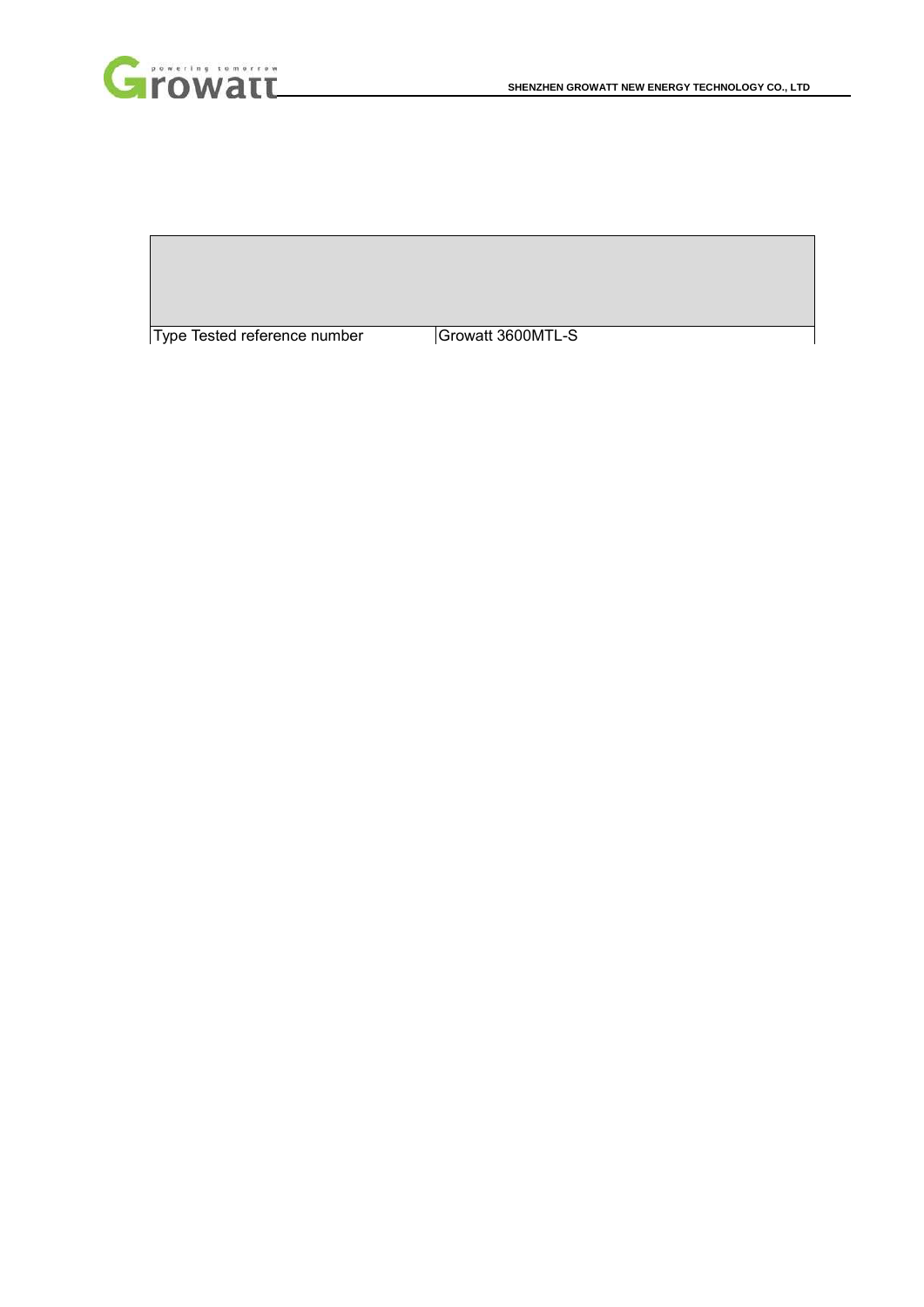

# **Power Quality. Harmonics**.

These tests should be carried out as specified in 61000-3-12 or 61000-3-2. Only one set of tests is required and the **Manufacturer** should decide which one to use and complete the relevant table. The chosen test should be undertaken with a fixed source of energy at two power levels a) between 45 and 55% and b) at 100% of maximum export capacity. The test should be carried out on a single **Generating Unit.** The results need to comply with the limits of table 2 of BS EN 61000-3-12 for single phase equipment, to table 3 of BS EN 61000-3-12 for three phase equipment or to table 1 of BS EN 61000-3-2 if that standard is used.

Note that Generating Units meeting the requirements of BS EN 61000-3-2 will need no further assesment with regards to harmonics. Generating Units with emissions close to the limits laid down in BS EN 61000-3-12 may require the installation of a transformer between 2 and 4 times the rating of the **Generating Unit** in order to accept the connection to a **DNO**'s network. **Generating Unit** tested to BS EN 61000-3-2

|                  | Generating Unit lested to BS EIN 81000-3-2 |     |                      |              |              |
|------------------|--------------------------------------------|-----|----------------------|--------------|--------------|
|                  | Generator Unit rating per phase<br>(rpp)   | 3.0 | kW.                  |              |              |
| Harmonic         | At 45-55% of rated output                  |     | 100% of rated output |              |              |
|                  |                                            |     |                      | Limit in     | Higher limit |
|                  | Measured Value MV in                       |     | Measured Value MV in | <b>BS EN</b> | for odd      |
|                  | Amps                                       |     | Amps                 | 61000-3      | harmonics    |
|                  |                                            |     |                      | $-2$ in      | 21 and       |
|                  |                                            |     |                      | Amps         | above        |
| $\overline{2}$   | 0.076                                      |     | 0.09                 | 1.080        |              |
| 3                | 0.147                                      |     | 0.153                | 2.300        |              |
| 4                | 0.017                                      |     | 0.028                | 0.430        |              |
| 5                | 0.089                                      |     | 0.088                | 1.140        |              |
| 6                | 0.009                                      |     | 0.015                | 0.300        |              |
| $\overline{7}$   | 0.059                                      |     | 0.052                | 0.770        |              |
| 8                | 0.008                                      |     | 0.012                | 0.230        |              |
| $\boldsymbol{9}$ | 0.045                                      |     | 0.041                | 0.400        |              |
| 10               | 0.01                                       |     | 0.012                | 0.184        |              |
| 11               | 0.033                                      |     | 0.031                | 0.330        |              |
| 12               | 0.012                                      |     | 0.014                | 0.153        |              |
| 13               | 0.025                                      |     | 0.029                | 0.210        |              |
| 14               | 0.012                                      |     | 0.016                | 0.131        |              |
| 15               | 0.025                                      |     | 0.025                | 0.150        |              |
| 16               | 0.011                                      |     | 0.018                | 0.115        |              |
| 17               | 0.022                                      |     | 0.03                 | 0.132        |              |
| 18               | 0.012                                      |     | 0.018                | 0.102        |              |
| 19               | 0.018                                      |     | 0.032                | 0.118        |              |
| 20               | 0.01                                       |     | 0.018                | 0.092        |              |
| 21               | 0.015                                      |     | 0.039                | 0.107        | 0.160        |
| 22               | 0.007                                      |     | 0.018                | 0.084        |              |
| 23               | 0.013                                      |     | 0.031                | 0.098        | 0.147        |
| 24               | 0.006                                      |     | 0.016                | 0.077        |              |
| 25               | 0.013                                      |     | 0.029                | 0.090        | 0.135        |
| 26               | 0.006                                      |     | 0.013                | 0.071        |              |
| 27               | 0.011                                      |     | 0.021                | 0.083        | 0.124        |
| 28               | 0.005                                      |     | 0.012                | 0.066        |              |
| 29               | 0.011                                      |     | 0.026                | 0.078        | 0.117        |
| 30               | 0.006                                      |     | 0.011                | 0.061        |              |
| 31               | 0.01                                       |     | 0.021                | 0.073        | 0.109        |
| 32               | 0.006                                      |     | 0.008                | 0.058        |              |
| 33               | 0.011                                      |     | 0.02                 | 0.068        | 0.102        |
| 34               | 0.006                                      |     | 0.008                | 0.054        |              |
| 35               | 0.01                                       |     | 0.015                | 0.064        | 0.096        |
| 36               | 0.006                                      |     | 0.007                | 0.051        |              |
| 37               | 0.01                                       |     | 0.011                | 0.061        | 0.091        |
| 38               | 0.005                                      |     | 0.006                | 0.048        |              |
| 39               | 0.009                                      |     | 0.009                | 0.058        | 0.087        |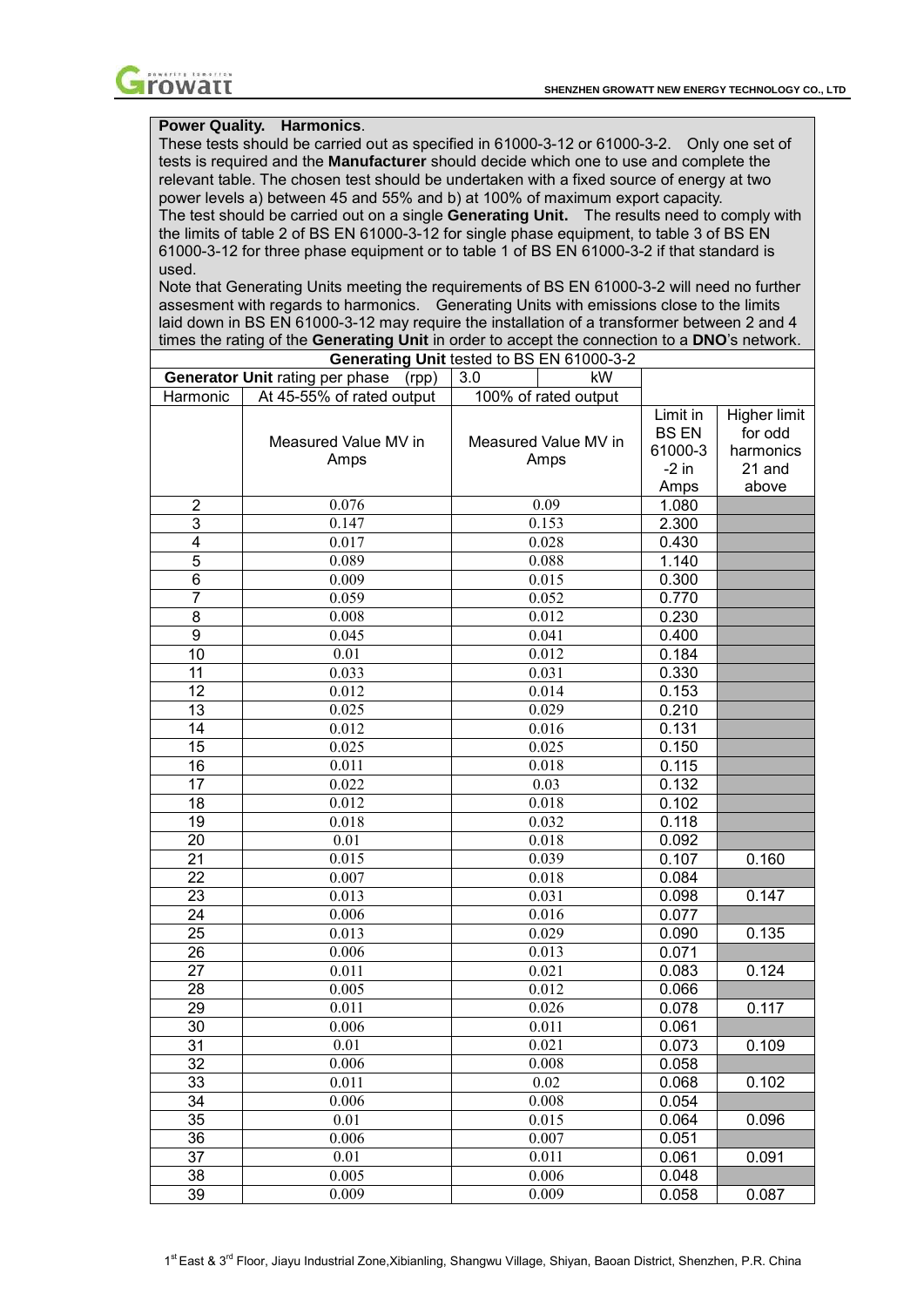

| 40 | 0.005                                                                                          | 0.006 | 0.046 |  |
|----|------------------------------------------------------------------------------------------------|-------|-------|--|
|    | Note the higher limits for odd harmonics 21 and above are only allowable under certain         |       |       |  |
|    | conditions, if these higher limits are utilised please state the exemption used as detailed in |       |       |  |
|    | part 6.2.3.4 of BS EN 61000-3-2 in the box below.                                              |       |       |  |

| Power Quality. Voltage fluctuations and Flicker.                                          |                                                                                            |          |      |          |  |          |          |  |      |          |
|-------------------------------------------------------------------------------------------|--------------------------------------------------------------------------------------------|----------|------|----------|--|----------|----------|--|------|----------|
| The tests should be carried out on a single Generating Unit. Results should be normalised |                                                                                            |          |      |          |  |          |          |  |      |          |
|                                                                                           | to a s tandard source impedance or if this results in figures above the limits set in BSEN |          |      |          |  |          |          |  |      |          |
| 61000-3-11 to a suitable Maximum Impedance.<br>Running<br>Starting<br>Stopping            |                                                                                            |          |      |          |  |          |          |  |      |          |
|                                                                                           |                                                                                            |          |      |          |  |          |          |  |      | $P$ It 2 |
|                                                                                           | d max                                                                                      | dc       | d(t) | d max    |  | dc       | d(t)     |  | P st | hours    |
| Measured                                                                                  |                                                                                            |          |      |          |  |          |          |  |      |          |
| Values at test                                                                            |                                                                                            |          |      |          |  |          |          |  |      |          |
| impedance                                                                                 |                                                                                            |          |      |          |  |          |          |  |      |          |
| Normalised to                                                                             |                                                                                            |          |      |          |  |          |          |  |      |          |
| standard                                                                                  | 1.08                                                                                       | $\Omega$ | 0    | 1.08     |  | $\Omega$ | $\Omega$ |  | 0.21 | 0.15     |
| impedance                                                                                 |                                                                                            |          |      |          |  |          |          |  |      |          |
| Normalised to                                                                             |                                                                                            |          |      |          |  |          |          |  |      |          |
| required                                                                                  |                                                                                            |          |      |          |  |          |          |  |      |          |
| maximum                                                                                   |                                                                                            |          |      |          |  |          |          |  |      |          |
| impedance                                                                                 |                                                                                            |          |      |          |  |          |          |  |      |          |
| Limits set                                                                                |                                                                                            |          |      |          |  |          |          |  |      |          |
| under BS EN                                                                               | 4%                                                                                         | 3.3%     | 3.3% | $4\%$    |  | 3.3%     | 3.3%     |  | 1.0  | 0.65     |
| 61000-3-11                                                                                |                                                                                            |          |      |          |  |          |          |  |      |          |
|                                                                                           |                                                                                            |          |      |          |  |          |          |  |      |          |
| Test                                                                                      | R                                                                                          |          |      | $\Omega$ |  | XI       |          |  |      | $\Omega$ |
| Impedance                                                                                 |                                                                                            |          |      |          |  |          |          |  |      |          |
| Standard                                                                                  | R                                                                                          | 0.24     |      | $\Omega$ |  | XI       | 0.15     |  |      | $\Omega$ |
| Impedance                                                                                 |                                                                                            |          |      |          |  |          |          |  |      |          |
| Maximum                                                                                   | R                                                                                          |          |      | Ω        |  | XI       |          |  |      | Ω        |
| Impedance                                                                                 |                                                                                            |          |      |          |  |          |          |  |      |          |

\* Applies to three phase and split single phase **Generating Unit**s

^ Applies t o s ingle ph ase **Generating Unit**s and **Generating Unit**s using t wo phases on a three phase system

For voltage change and flicker measurements the following formula is to be used to convert the measured values to the normalised values where the power factor of the generation output is 0.98 or above.

Normalised value = Measured value\*reference source resistance/measured source resistance at test point

Single phase units reference source resistance is 0.4  $\Omega$ 

Two phase units in a three phase system reference source resistance is  $0.4 \Omega$ 

Two phase units in a split phase system reference source resistance is 0.24  $\Omega$ 

Three phase units reference source resistance is 0.24  $\Omega$ 

Where the power factor of the output is under 0.98 then the XI to R ratio of the test impedance should be close to that of the Standard Impedance.

The stopping test should be a trip from full load operation.

The dur ation of these tests need to comply with the particular requirements set out in the testing notes for the technology under test. Dates and location of the test need to be noted below

| Test start date | 2017-6-12 | lest end date           | 2017-6-15 |
|-----------------|-----------|-------------------------|-----------|
| Test location   | GROWATT   | NEWENERGY TECHNOLOGY CO |           |

#### **Power quality. DC injection.**

The tests should be carried out on a single **Generating Unit** Tests are to be carried out three power defined levels ±5%. At 230V a 2kW single phase inverter has a current output of 8.7A so DC limit is 21.75mA, a 10kW three phase inverter has a current output of 43.5A at 230V so DC limit is 108.75mA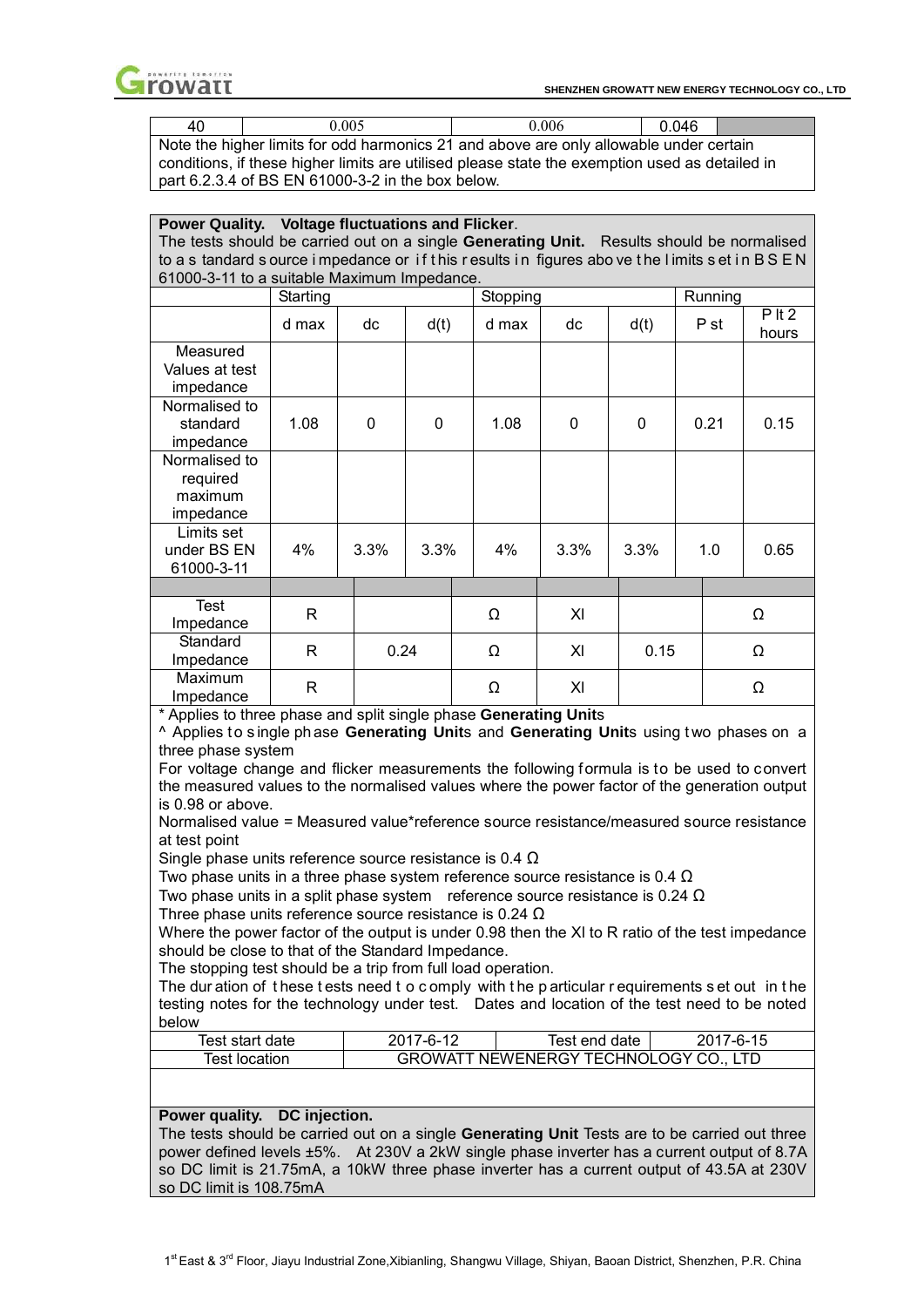

| Test power<br>level            | 10%    | 55%    | 100%   |  |
|--------------------------------|--------|--------|--------|--|
| Recorded<br>value in<br>Amps   | 25.5mA | 23.2mA | 23.7mA |  |
| as % of<br>rated AC<br>current | 0.13%  | 0.12%  | 0.12%  |  |
| Limit                          | 0.25%  | 0.25%  | 0.25%  |  |

## **Power Quality. Power factor**.

The tests should be carried out on a single Generating Unit. Testa are to be carried out at three v oltage levels and at full out put. Voltage to be m aintained within  $+$  or  $-$  1.5% of the stated level during the test.

|                   | 216.2V | 230V  | 253V  | Measured at three voltage levels and                                      |
|-------------------|--------|-------|-------|---------------------------------------------------------------------------|
| Measured<br>value | 0.99   | 0.99  | 0.99  | at full output. Voltage to be<br>maintained within $+$ or $-$ 1.5% of the |
| ∟imit             | >0.95  | >0.95 | >0.95 | stated level during the test.                                             |

| <b>Protection. Frequency tests</b> |           |               |           |               |                     |                    |  |  |  |  |
|------------------------------------|-----------|---------------|-----------|---------------|---------------------|--------------------|--|--|--|--|
| <b>Function</b>                    | Setting   |               | Trip test |               | "No-trip tests"     |                    |  |  |  |  |
|                                    | Frequency | Time<br>delay | Frequency | Time<br>delay | Frequency<br>/time  | Confirm no<br>trip |  |  |  |  |
| O/F stage 1                        | $51.5$ Hz | 90s           | 51.49Hz   | 90.05S        | 51.3Hz<br>95s       | No trip            |  |  |  |  |
| $O/F$ stage 2                      | 52Hz      | 0.5s          | 51.99Hz   | 0.54S         | $51.8$ Hz<br>89.98s | No trip            |  |  |  |  |
|                                    |           |               |           |               | 52.2Hz<br>0.48s     | No trip            |  |  |  |  |
| $U/F$ stage 1                      | 47.5Hz    | 20s           | 47.51Hz   | 20.02S        | 47.7Hz<br>25s       | No trip            |  |  |  |  |
| $U/F$ stage 2                      | 47Hz      | 0.5s          | 47.02Hz   | 0.54S         | 47.2Hz<br>19.98s    | No trip            |  |  |  |  |
|                                    |           |               |           |               | 46.8 Hz<br>0.48s    | No trip            |  |  |  |  |

Note. F or frequency Trip tests the Frequency required to trip is the setting  $\pm$  0.1Hz. I n order to m easure the time del ay a larger deviation than the m inimum r equired to op erate the projection can be used.. T he "No-trip tests" need to be carried out at the setting  $\pm$  0.2Hz and for the relevant times as shown in the table above to ensure that the protection will not trip in error.

| <b>Protection. Voltage tests</b> |         |               |           |               |                                               |                    |  |  |  |  |
|----------------------------------|---------|---------------|-----------|---------------|-----------------------------------------------|--------------------|--|--|--|--|
| <b>Function</b>                  | Setting |               | Trip test |               | "No trip-tests" All phases at<br>same voltage |                    |  |  |  |  |
|                                  | Voltage | Time<br>delay | Voltage   | Time<br>delay | Voltage /time                                 | Confirm no<br>trip |  |  |  |  |
| O/V stage 1                      | 262.2V  | 1.0s          | 262.5V    | 1.04S         | 258.2V<br>2.0 <sub>sec</sub>                  | No trip            |  |  |  |  |
| $O/V$ stage 2                    | 273.7V  | 0.5s          | 272.9V    | 0.55S         | 269.7V<br>0.98s                               | No trip            |  |  |  |  |
|                                  |         |               |           |               | 277.7V<br>0.48s                               | No trip            |  |  |  |  |
| U/V stage 1                      | 200.1V  | 2.5s          | 199.6V    | 2.51S         | 204.1V<br>3.5s                                | No trip            |  |  |  |  |
| $UV$ stage 2                     | 184V    | 0.5s          | 183.8V    | 0.54S         | 188V<br>2.48s                                 | No trip            |  |  |  |  |
|                                  |         |               |           |               | 180 <sub>v</sub><br>$0.48$ sec                | No trip            |  |  |  |  |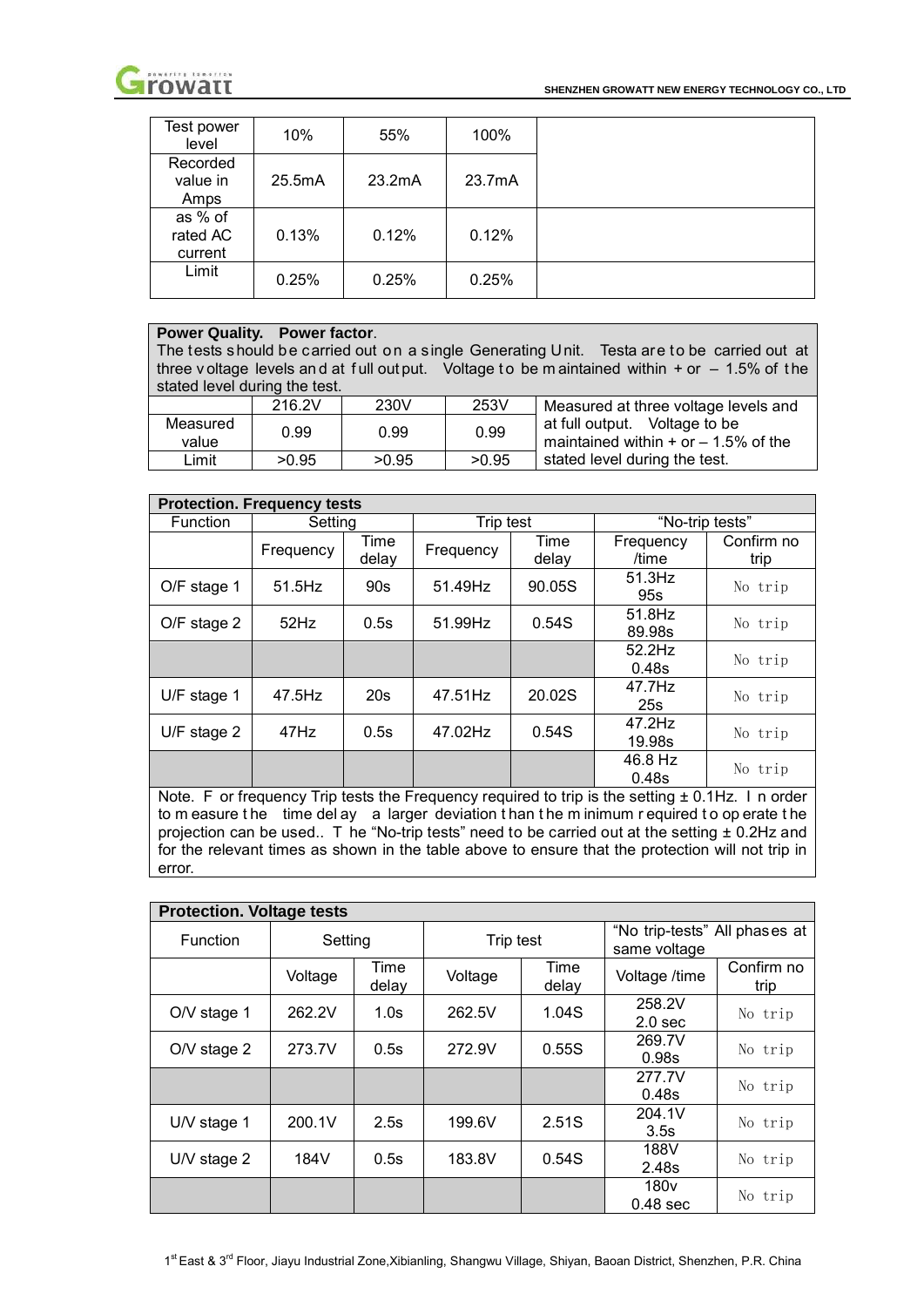

Note. For voltage t ests the voltage required to trip is the setting plus or minus 3.45V. The time delay can be measured at a larger deviation than the minimum required to operate the projection. T he No-trip tests need to be carried out at the setting  $\pm 4V$  and for the relevant times as shown in the table above to ensure that the protection will not trip in error.

# **a) Protection. Loss of Mains test and single phase test.**

The tests are to be To be carried out at three output power levels plus or minus 5%, an alternative for inverter connected Generating Units can be used instead.

To be c arried out at three out put p ower levels plus or minus 5%, an al ternative for inverter connected Generating Units can be used instead.

| Test<br>Power                                                                                                                                                                                                                                                                                                                                              | 10%                                                                                                                                                                                                                                        | 55%                                          | 100%                                         | 10%                                                                                            |  | 55%                                           | 100%                                          |  |  |
|------------------------------------------------------------------------------------------------------------------------------------------------------------------------------------------------------------------------------------------------------------------------------------------------------------------------------------------------------------|--------------------------------------------------------------------------------------------------------------------------------------------------------------------------------------------------------------------------------------------|----------------------------------------------|----------------------------------------------|------------------------------------------------------------------------------------------------|--|-----------------------------------------------|-----------------------------------------------|--|--|
| Balancing<br>load on<br>islanded<br>network                                                                                                                                                                                                                                                                                                                | $95%$ of<br>Generating<br><b>Unit output</b>                                                                                                                                                                                               | $95%$ of<br>Generating<br><b>Unit output</b> | $95%$ of<br>Generating<br><b>Unit output</b> | $105%$ of<br>Generating<br><b>Unit output</b>                                                  |  | $105%$ of<br>Generating<br><b>Unit output</b> | $105%$ of<br>Generating<br><b>Unit output</b> |  |  |
| Trip time.<br>Limit<br>is<br>0.5s                                                                                                                                                                                                                                                                                                                          |                                                                                                                                                                                                                                            |                                              |                                              |                                                                                                |  |                                               |                                               |  |  |
|                                                                                                                                                                                                                                                                                                                                                            | Note. F or technologies which have a substantial shut down time this can be added to the<br>0.5s in establishing that the trip occurred in less than 0.5s maximum. Shut down time could<br>therefore be up to 1.0s for these technologies. |                                              |                                              |                                                                                                |  |                                               |                                               |  |  |
|                                                                                                                                                                                                                                                                                                                                                            | Indicate additional shut down time included in above results                                                                                                                                                                               |                                              |                                              |                                                                                                |  |                                               | $-S$                                          |  |  |
|                                                                                                                                                                                                                                                                                                                                                            | should be recorded in the following table.                                                                                                                                                                                                 |                                              |                                              | Note as an alternative, inverters can be tested to BS EN 62116. The following sub set of tests |  |                                               |                                               |  |  |
| <b>Test Power</b>                                                                                                                                                                                                                                                                                                                                          | 33%                                                                                                                                                                                                                                        | 66%                                          | 100%                                         | 33%                                                                                            |  | 66%                                           | 100%                                          |  |  |
| and                                                                                                                                                                                                                                                                                                                                                        | -5% Q                                                                                                                                                                                                                                      | -5% Q                                        | -5% P                                        | +5% Q                                                                                          |  | +5% Q                                         | +5% P                                         |  |  |
| imbalance                                                                                                                                                                                                                                                                                                                                                  | Test 22                                                                                                                                                                                                                                    | Test 12                                      | Test 5                                       | Test 31                                                                                        |  | Test 21                                       | Test 10                                       |  |  |
| Trip time.                                                                                                                                                                                                                                                                                                                                                 | 0.311S<br>0.356S<br>0.332S<br>0.345S<br>0.347S<br>0.325S<br>Limit is 0.5s                                                                                                                                                                  |                                              |                                              |                                                                                                |  |                                               |                                               |  |  |
| Single phase test for multi phase Generating Units. Confirm that when generating in parallel<br>with a network operating at around 50Hz with no network disturbance, that the removal of a<br>single phase connection to the Generating Unit, with the remaining phases connected causes<br>a disconnection of the generating unit within a maximum of 1s. |                                                                                                                                                                                                                                            |                                              |                                              |                                                                                                |  |                                               |                                               |  |  |

| Ph <sub>1</sub> | Trip<br>Contirm | Ph2     | Trip<br>$\mathsf{Confirm}$ $\overline{\phantom{a}}$ | Ph3     | Trip<br>Confirm |
|-----------------|-----------------|---------|-----------------------------------------------------|---------|-----------------|
| removed         |                 | removed |                                                     | removed |                 |

## **b) Protection. Frequency change, Stability test**

|                              | Start<br>Frequency | Change                    | End<br>Frequency | Confirm no trip |
|------------------------------|--------------------|---------------------------|------------------|-----------------|
| <b>Positive Vector Shift</b> | 49.5Hz             | +9 degrees                |                  | No trip         |
| <b>Negative Vector Shift</b> | $50.5$ Hz          | - 9 degrees               |                  | No trip         |
| Positive Frequency drift     | 49.5Hz             | $+0.19$ Hzs <sup>-1</sup> | 51.5Hz           | No trip         |
| Negative Frequency drift     | $50.5$ Hz          | $-0.19$ Hzs <sup>-1</sup> | 47.5Hz           | No trip         |

## c) **Protection. Re-connection timer**.

The tests should prove that the reconnection sequence starts in no less than 20s for restoration of voltage and frequency to within the stage 1 settings of table 10.5.7.1